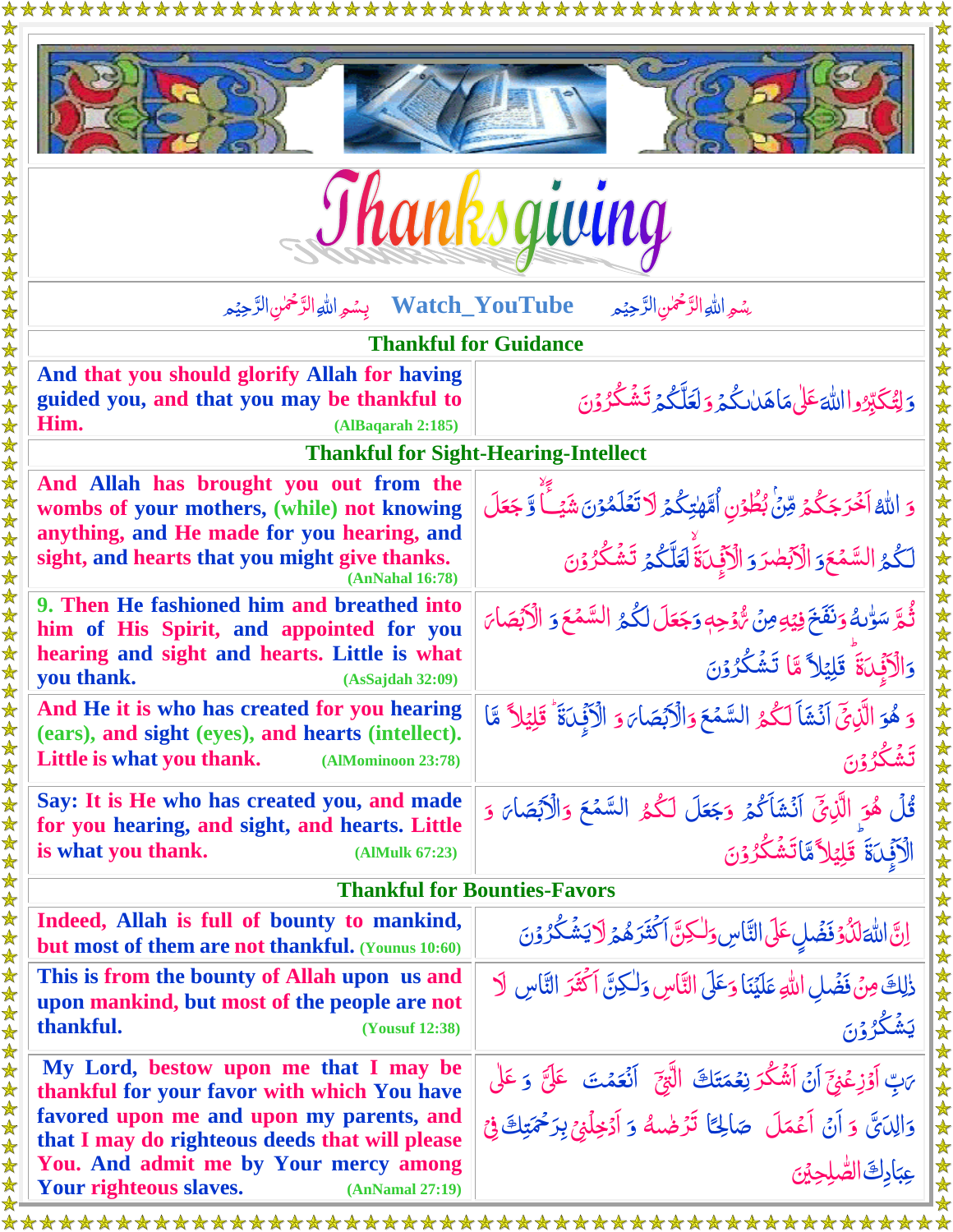| This is from the favor of my Lord, that He<br>هٰذَا مِنْ فَضۡلِ يَرِّفَّ لِيَبۡلُوَنِّيَٓ اَشۡكُرُ اَمۡ اَكۡفُرُ وَمَنۡ شَكَرَ فَاِنَّهَا<br>may test me whether I give thanks or I am<br>ungrateful. And whoever gives thanks, so he<br>ۦٙ<br>ۘؽۺۡػۢۯڶۣڹؘڡٛٙڛ؋ۜۏ <i>ٙڡؘڹٛ</i> ػڡ <i>ۏٙ</i> ۏؘٳڹؓ؍ٙڋۣ <i>ٛ</i> ۦۼٙؿ۠ <i>۠</i> ػڔؽۘۿ۠<br>only gives thanks for his own self. And<br>whoever is ungrateful, then indeed, my Lord<br>is Self Sufficient, Bountiful.<br>(AnNamal 27:40)<br>And indeed, your Lord is full of bounty for<br>وَانَّ بَبَّكَ لَذُوْ فَضَلِ عَلَى النَّاسِ وَلٰكِنَّ اَكْثَرَهُمْ لَا يَشْكُرُوْنَ<br>mankind, but most of them do not give<br>thanks.<br>(AnNamal 27:73)<br>Allah, it is He who has appointed for you the<br>اَللَّهُ الَّذِيَ جَعَلَ لَكُمُ الَّيِّلَ لِتَسْكُنُوۡ افِيۡهِ وَالنَّهَاٰءَ مُبۡصِرًا إِنَّ اللَّهَ<br>night that you may rest therein, and the day<br>لَّذُوْفَضُلِ عَلَى التَّاسِ وَلٰكِنَّ اَكْثَرَ التَّاسِ لَا يَشُكُرُوْنَ<br>for seeing. Indeed, Allah is full of bounty to<br>mankind, but most of the people do not give<br>thanks.<br>(AlMomin 40:61)<br><b>Thankful for Livelihood</b><br>And surely, We gave you authority on the<br>وَ لَقَلْ مَكَّتْكُمْ فِي الْأَيْضِ وَجَعَلْنَا لَكُمْ فِيْهَا مَعَايِشٌ قَلِيُلاً مَّا<br>earth, and We appointed for you therein<br>livelihoods. Little is what you thank.<br>تَشَكُّرُ وْنَ<br>(AlAaraf 07:10)<br>Allah it is who has subjected to you the sea<br>اَللّٰهُ الَّذِيۡ سَخَّرَ لَكُمُ الۡبَحۡرَ لِتَجۡرِىَ الۡقُلۡكُ فِيۡدِبِاَمۡرِمٖوَلِتَبۡتَغُوۡ ا<br>that may sail the ships upon it by His<br>ِ<br>مِنۡفَضۡلِهٖ وَلَعَلَّكُمۡ تَشۡكُرُوۡنَ<br>command, and that you may seek of His<br>bounty, and that you may be thankful.<br>(AlJasia 45:12) |
|-----------------------------------------------------------------------------------------------------------------------------------------------------------------------------------------------------------------------------------------------------------------------------------------------------------------------------------------------------------------------------------------------------------------------------------------------------------------------------------------------------------------------------------------------------------------------------------------------------------------------------------------------------------------------------------------------------------------------------------------------------------------------------------------------------------------------------------------------------------------------------------------------------------------------------------------------------------------------------------------------------------------------------------------------------------------------------------------------------------------------------------------------------------------------------------------------------------------------------------------------------------------------------------------------------------------------------------------------------------------------------------------------------------------------------------------------------------------------------------------------------------------------------------------------------------------------------------------------------------------------------------------------------------------------------------------------------------------------------------------------------------------------------|
|                                                                                                                                                                                                                                                                                                                                                                                                                                                                                                                                                                                                                                                                                                                                                                                                                                                                                                                                                                                                                                                                                                                                                                                                                                                                                                                                                                                                                                                                                                                                                                                                                                                                                                                                                                             |
|                                                                                                                                                                                                                                                                                                                                                                                                                                                                                                                                                                                                                                                                                                                                                                                                                                                                                                                                                                                                                                                                                                                                                                                                                                                                                                                                                                                                                                                                                                                                                                                                                                                                                                                                                                             |
|                                                                                                                                                                                                                                                                                                                                                                                                                                                                                                                                                                                                                                                                                                                                                                                                                                                                                                                                                                                                                                                                                                                                                                                                                                                                                                                                                                                                                                                                                                                                                                                                                                                                                                                                                                             |
|                                                                                                                                                                                                                                                                                                                                                                                                                                                                                                                                                                                                                                                                                                                                                                                                                                                                                                                                                                                                                                                                                                                                                                                                                                                                                                                                                                                                                                                                                                                                                                                                                                                                                                                                                                             |
|                                                                                                                                                                                                                                                                                                                                                                                                                                                                                                                                                                                                                                                                                                                                                                                                                                                                                                                                                                                                                                                                                                                                                                                                                                                                                                                                                                                                                                                                                                                                                                                                                                                                                                                                                                             |
|                                                                                                                                                                                                                                                                                                                                                                                                                                                                                                                                                                                                                                                                                                                                                                                                                                                                                                                                                                                                                                                                                                                                                                                                                                                                                                                                                                                                                                                                                                                                                                                                                                                                                                                                                                             |
| And of His mercy He made for you the night<br><u>وَمِنْ تَاجَّهَتِهِ جَعَلَ لَكُمُّ الَّيْلَ وَالتَّهَايَ لِتَسْكُنُوْافِيْهِ وَلِتَبْتَغُوْامِنُ</u><br>and the day, that you may rest therein, and<br>that you may seek of His bounty, and that<br>فَضَٰلِهِ وَلَعَلَّكُمْ تَشْكُرُوْنَ<br>you may be thankful.<br>(AlQasas 28:73)                                                                                                                                                                                                                                                                                                                                                                                                                                                                                                                                                                                                                                                                                                                                                                                                                                                                                                                                                                                                                                                                                                                                                                                                                                                                                                                                                                                                                                        |
| So seek provision from Allah, and worship<br>فَابْتَغُوْاعِنُدَاللَّهِ الرِّزْقَ وَاعْبُلُوۡوَٰوَاشَكُرُوۡا لَهَ اِلَّيۡهِ تُرۡجَعُوۡنَ<br>Him, and be thankful to Him. To Him you<br>will be brought back.<br>(AlAnkaboot 29:17)                                                                                                                                                                                                                                                                                                                                                                                                                                                                                                                                                                                                                                                                                                                                                                                                                                                                                                                                                                                                                                                                                                                                                                                                                                                                                                                                                                                                                                                                                                                                           |
| And among His signs is that He sends the<br>وَ مِنْ اٰيِتِهَ أَنۡ يُّرۡسِلَ الرِّيَاحَ هُبَشِّرٰتٍ وَّ لِيُزِيۡقَكُمۡ مِّنۡ سَّحۡمَتِهِ<br>winds as good tidings, and to let you taste of<br>His mercy, and that may sail the ships by His<br><u>وَلِتَجْرِيَ الْفُلْكُ بِأَمْرِمِوَ لِتَبْتَغُوْ امِنْ فَضُلِهِ وَ لَعَلَّكُمْ تَشْكُرُوْنَ</u><br>command, and that you may seek of His<br>bounty, and that you may be thankful.<br>(ArRoom 30:46)                                                                                                                                                                                                                                                                                                                                                                                                                                                                                                                                                                                                                                                                                                                                                                                                                                                                                                                                                                                                                                                                                                                                                                                                                                                                                                                        |
| <b>Thankful for Increasing</b>                                                                                                                                                                                                                                                                                                                                                                                                                                                                                                                                                                                                                                                                                                                                                                                                                                                                                                                                                                                                                                                                                                                                                                                                                                                                                                                                                                                                                                                                                                                                                                                                                                                                                                                                              |
| And when proclaimed your Lord: If you are<br><u>وَ اِذْتَاَنَّنَ</u> ؆ؠُّكُمۡ لَبِنۡ شَكِّرۡ تُّمۡ لَآَزِیۡلَاتَّکُمۡ ۖ<br>thankful, I will surely increase you (in favor).<br>(Ibrahim 14:07)                                                                                                                                                                                                                                                                                                                                                                                                                                                                                                                                                                                                                                                                                                                                                                                                                                                                                                                                                                                                                                                                                                                                                                                                                                                                                                                                                                                                                                                                                                                                                                              |
| If you disbelieve, then indeed, Allah is free<br>اِنْ تَكْفُرُوۡا فَاِنَّ اللَّهَ غَنِيٌّ عَنُكُمۡ ۚ وَلَا يَرۡضَىٰلِعِبَادِهِالۡكُفۡرَ<br>from need of you. And He does not approve<br>for His slaves disbelief. And if you are thank-<br>وَإِنْ تَشْكُرُوۡا يَرۡضَهُ لَكُمۡ<br>ful, He is pleased with it for you. (AzZumur 39:07)                                                                                                                                                                                                                                                                                                                                                                                                                                                                                                                                                                                                                                                                                                                                                                                                                                                                                                                                                                                                                                                                                                                                                                                                                                                                                                                                                                                                                                        |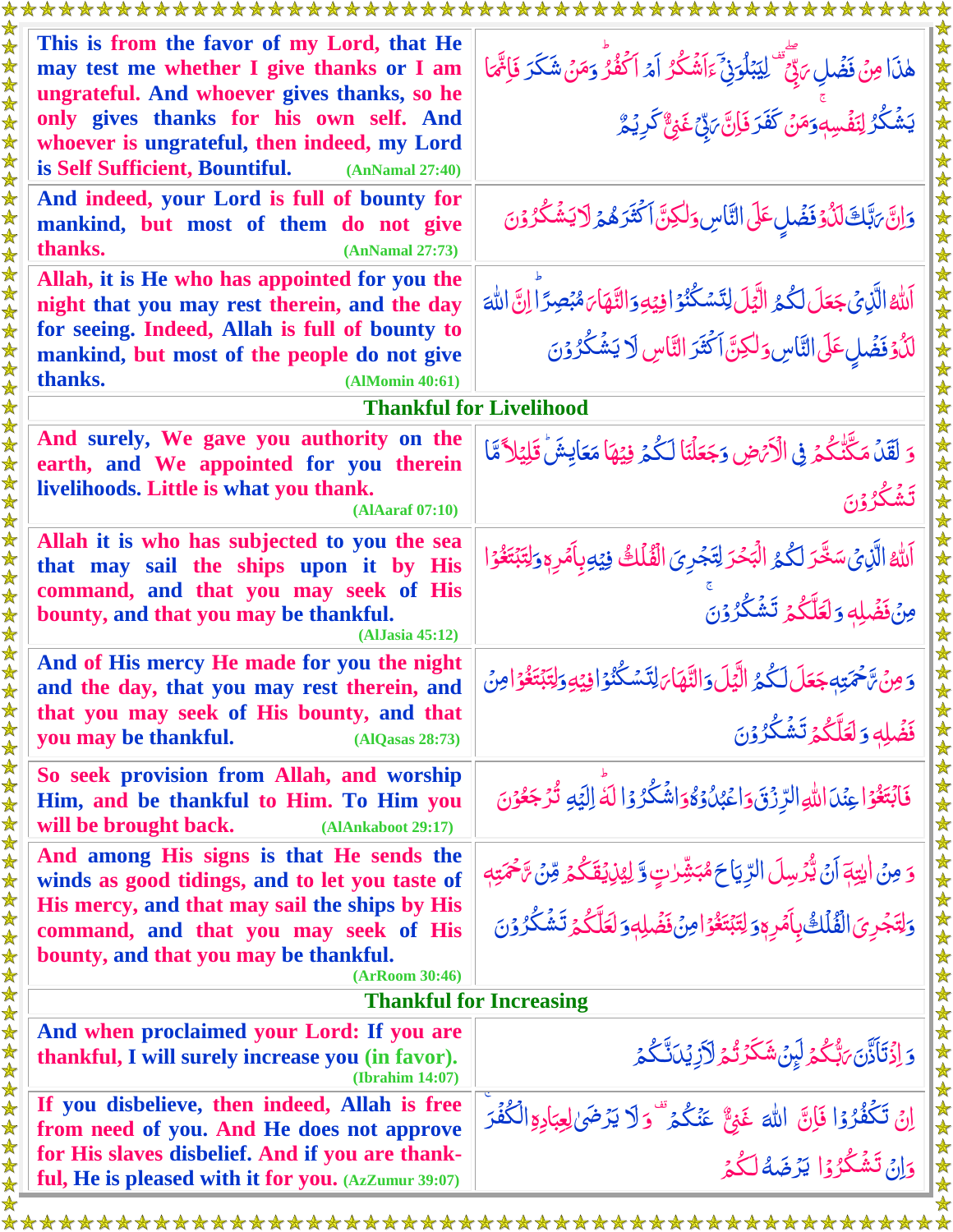|                                         | My Lord, enable me that I may be thankful                                         |                                                                                                                                                             |  |
|-----------------------------------------|-----------------------------------------------------------------------------------|-------------------------------------------------------------------------------------------------------------------------------------------------------------|--|
|                                         | for Your favor which You have bestowed                                            | يَابٌ أَوْزِعُنِيَّ أَنْ أَشُكُرَ نِعُمَتَكَ الَّتِيَّ ۖ أَنُعَمْتَ ۚ عَلَى ۚ وَ عَلَىٰ                                                                     |  |
|                                         | upon me and upon my parents, and that I                                           | وَالِدَىَّ وَ أَنۡ اَعۡمَلَ صَالِحًا تَرۡضٰلُهُ ۚ وَ اَصۡلِحۡۚ لِيۡ ۚ فِيۡ ذُبِّيَّتِيۡ ۚ                                                                   |  |
|                                         | may do righteous deeds as may please You,<br>and make righteous for me among my   |                                                                                                                                                             |  |
|                                         | offspring. Indeed, I have repented to You,                                        | إِنَّىٰ تُبْتُ إِلَيْكَ وَ إِنَّىٰ مِنَ الْمُسْلِمِينَ                                                                                                      |  |
|                                         | and indeed, I am of those who surrender.                                          |                                                                                                                                                             |  |
|                                         | (AlAhqaf 46:15)                                                                   |                                                                                                                                                             |  |
|                                         | As a favor from Us, thus do We reward those                                       | <u>ئ</u> ِّغُمَةً <i>قِّنْ عِنْ</i> لِنَا كَلْلِكَ نَجُزِيُ مَنْ شَكَّرَ                                                                                    |  |
|                                         | who give thanks.<br>(AlQamar 54:35)                                               |                                                                                                                                                             |  |
|                                         |                                                                                   | <b>Thankful for Reminding</b>                                                                                                                               |  |
|                                         | So remember Me, I will remember you. And                                          | فَأَذْكُرُوۡنَىٰٓ أَذۡ كُرۡ كَهُ وَ اشۡكُرُوۡا لِيۡ وَلَا تَكۡفُرُوۡن                                                                                       |  |
|                                         | give thanks to Me, and do not be ungrateful.<br>(AlBaqarah 2:122)                 |                                                                                                                                                             |  |
|                                         | That give thanks to Allah. And whoever gives                                      |                                                                                                                                                             |  |
|                                         | thanks, so indeed he gives thanks for his own                                     | اَنِ شَكْرُ لِللَّهِ ۚ وَ مَنۡ لَّیۡشُكُرۡ فَاِئۡمَا ۖ یَشۡکُرُ لِنَفۡسِهٖ وَ مَنۡ                                                                          |  |
|                                         | self. And whoever is ungrateful, then indeed,                                     |                                                                                                                                                             |  |
|                                         | Allah is free of need, Owner of Praise.                                           | كَفَرَ فَإِنَّ اللَّهَ غَنٌّ حَمِيْلٌ                                                                                                                       |  |
|                                         | (Luqman 31:12)                                                                    |                                                                                                                                                             |  |
|                                         | So give thanks to Me and to your parents.                                         | أن اشْكُرُ لِيَ وَ لِوَالِدَيْكَ إِلَيَّ الْمَصِيْرُ                                                                                                        |  |
|                                         | Unto Me is the journeying.<br>(Luqman 31:14)                                      |                                                                                                                                                             |  |
|                                         | If We will, We could make it (water) bitter.                                      | لَوۡ نَشَأۡ مُحۡعَلۡنَٰهُۥۢكَجَالَحَلَاوَلَا تَشۡكُرُ وۡنَ                                                                                                  |  |
|                                         | Then why do you not give thanks.<br>(AIWaqiah 56:70)                              |                                                                                                                                                             |  |
|                                         |                                                                                   | <b>Thankful for Purity</b>                                                                                                                                  |  |
| Allah does not want to place on you any |                                                                                   |                                                                                                                                                             |  |
|                                         | burden, but He wants to purify you and to                                         | مَايُرِيۡدُاللّٰٰٓاءُلِيَجۡعَلَ عَلَيۡكُمۡ مِّنۡ حَرَجٍ وَّلٰكِنۡ يُّرِيۡدُٰكِيۡطَهِّرَ كُمۡ وَ<br>لِيُتِمَّ نِعۡمَتَهُ عَلَيۡكُمۡ لَعَلَّكُمۡ تَشۡكُرُوۡنَ |  |
|                                         | complete His favor upon you, that you may                                         |                                                                                                                                                             |  |
|                                         | be thankful.<br>(AIMaidah 05:10)                                                  |                                                                                                                                                             |  |
| <b>Thankful for Forgiveness</b>         |                                                                                   |                                                                                                                                                             |  |
|                                         | Then We forgave you, even after that, so that                                     | ٙؿ۠ۄۜۼ <i>ڣؘ</i> ۏٙڹٵۼؘؠ۠ڴؽ؋ۺؘ۠ <sub>ڹ</sub> ۼڸڔ۬ڸڮ۩ڣڷػڴػۄ۫ؾٙۺؙػ۠ۯۅ۫ڹ                                                                                       |  |
|                                         | you may be thankful.<br>(AlBaqarah 2:52)                                          |                                                                                                                                                             |  |
|                                         | <b>Thankful for Food</b>                                                          |                                                                                                                                                             |  |
|                                         | O those who believed, eat of the good things                                      | يَآَيُّهَا الَّذِيْنَ اٰمَنُوۡٓا كُلُوۡۤا مِنۡ طَيِّبِٰتِ مَا يَرۡتَنۡكُمۡ وَاشۡكُرُوۡا لِلَّهِ إِنۡ                                                        |  |
|                                         | which We have<br>and be<br>provided you,                                          |                                                                                                                                                             |  |
|                                         | thankful to Allah if it is only Him you                                           | كُنْتُمْ إِيَّاكُا تَعَبْلُوْنَ                                                                                                                             |  |
|                                         | worship.<br>(AlBaqarah 2:172)                                                     |                                                                                                                                                             |  |
|                                         | Eat of the provision of your Lord and be                                          | كُلُوۡا مِنۡ يِّنۡنَى يَبِّكُمۡ وَ اشۡكُرُوۡا لَهُ بَلۡلَىٰٓةٌ ۚ طَیِّبَةٌ ۚ وَ يَٰكُ                                                                       |  |
|                                         | thankful to Him. A land pure and a Lord, Oft<br><b>Forgiving.</b><br>(Saba 34:15) | غَفْوص                                                                                                                                                      |  |
|                                         |                                                                                   |                                                                                                                                                             |  |
|                                         | Then eat of what Allah has provided you,                                          | فَكُلُوۡا مِمَّا يَزَقَّكُمُ اللَّهُ حَللاً طَيِّبًا ۚ وَّ اشۡكُرُوۡانِعۡمَتَاللَّهِ                                                                        |  |
|                                         | lawful (and) pure. And thank the bounty of                                        |                                                                                                                                                             |  |
|                                         | Allah if it is only Him you worship.                                              | إن كُنْتُمُ إِيَّاكُ تَعَبُّلُوْنَ                                                                                                                          |  |
|                                         | (AnNahal 16:114)                                                                  |                                                                                                                                                             |  |